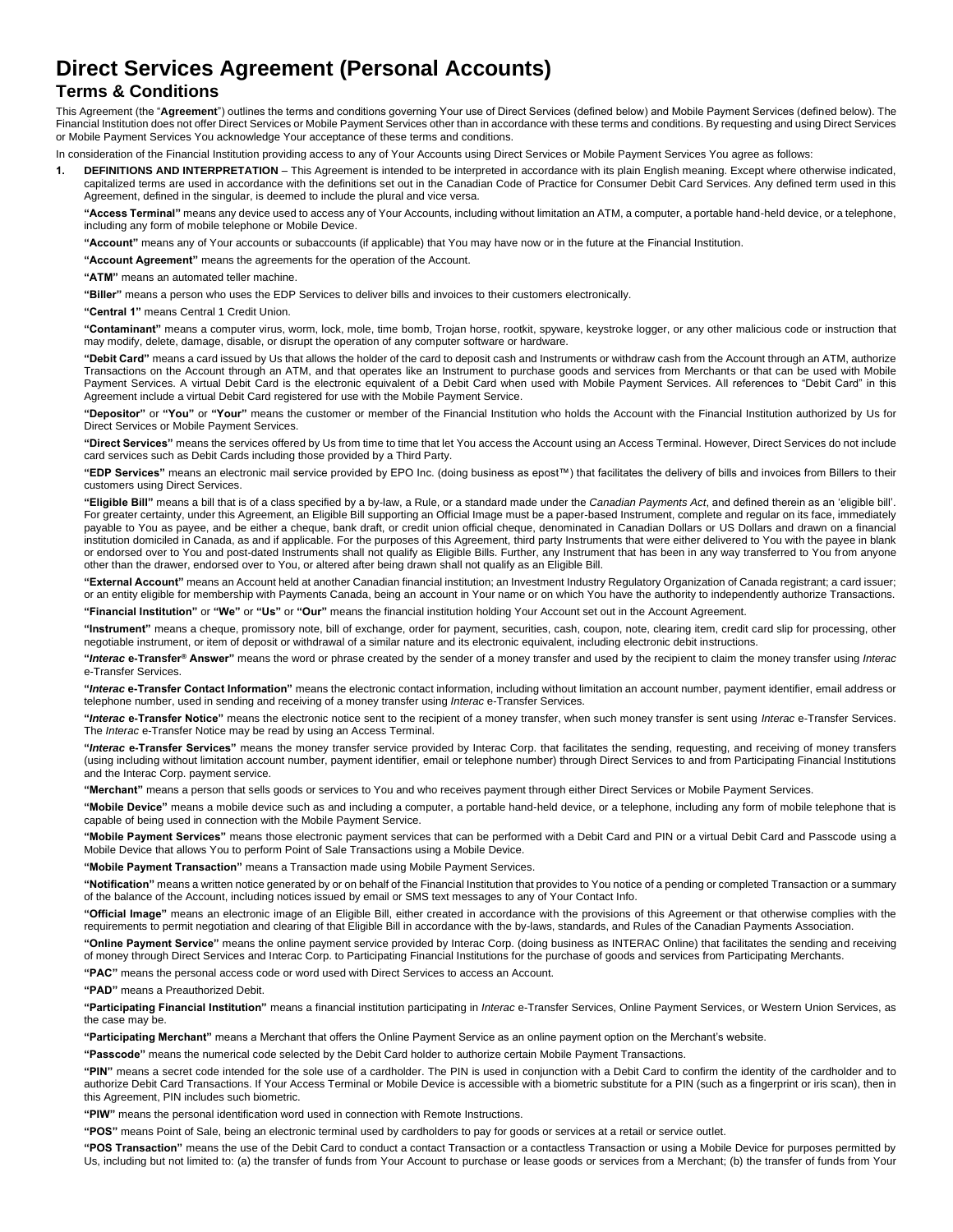Account to obtain a voucher, chit, scrip, token or other thing that may be exchanged for goods, services or money; or (c) the transfer of funds into Your Account from an Account of a Merchant (e.g., a refund).

**"Preauthorized Debit"** means a Transaction debiting the Account that is processed electronically by a financial institution in accordance with Your written request.

**"Remote Deposit Service"** means the remote deposit capture service provided by Us and Central 1, and accessed through Direct Services, that allows You, using an Access Terminal and any other means authorized by Us in Our sole discretion from time to time, to create, transmit, and receive to the benefit of the Financial Institution an Official Image for deposit to the Account.

**"Remote Instructions"** means instructions given to the Financial Institution with respect to the operation of the Account from a remote location, using a computer, a Mobile Device, fax, via the Financial Institution's online banking system, email, text message transmission, or other remote communication acceptable to the Financial Institution to operate the Account or authorize Transactions and make arrangements with the Financial Institution.

**"Rules"** means the regulations, by-laws, rules, and standards of the Canadian Payments Association, also referred to as Payments Canada, or any successor organization thereof, in effect from time to time.

**"The Services"** means, when used in this Agreement, Direct Services and Mobile Payment Services without differentiation.

**"Third Party"** means any person, firm, corporation, association, organization, or entity other than the Financial Institution or Central 1.

**"Transaction"** means any transaction processed to or from the Account.

**"Transaction Record"** means a paper Transaction record dispensed mechanically, or written notification generated by or on behalf of Us, or notice of a pending or completed Transaction or a summary of the balance of Your Account, including notifications issued by email or SMS text message to You or available as an Account Statement or balance of Account when You use a Mobile Device or other Access Terminal.

**"Western Union Services"** means the money transfer service provided by WUC that facilitates the sending or receiving of money transfers through Direct Services to or from WUC and the WUC agent network.

**"Wrongful Activity"** means any use or attempted use of the *Interac* e-Transfer Services by You or a Third Party, acting alone or in concert, that is fraudulent, unauthorized, made in bad faith or otherwise improper, whether for financial gain or otherwise.

**"WUC"** means Western Union Financial Services (Canada) Inc.

**"Your Contact Info"** means any of the contact information, including, without limitation, postal address, email address, fax number, or telephone number provided by You accepted by Us through which the Financial Institution can give You written notice.

- **PERSONAL INFORMATION** You agree that the Financial Institution may collect, use, and disclose Your personal information to provide financial services and products to You, to verify or determine Your identity, and to comply with legal and regulatory requirements, all in accordance with this Agreement and the privacy policies of the Financial Institution. We may obtain, collect, use, and release confidential Depositor information as permitted or required by law or in a court proceeding or with Your consent or as necessary to process Transactions.
- **3. USE OF SERVICES**  You may use The Services to access any permitted Account and to authorize such Transactions as may be permitted by Us from time to time, commencing upon the day these terms and conditions are accepted by You and Your request for The Services is approved by Us. You must not use The Services to authorize Transactions on an Account that otherwise requires more than one authorization (i.e., with multiple signature requirements) unless prior authorization is received in writing and with Our approval. We may, from time to time, add to or delete from the types of use permitted and services offered.

In connection with The Services, You agree to provide true, accurate, current, and complete information about You, the Account, and any External Account when required by Us. Further, You agree to notify Us of any changes to such information within a reasonable period of time.

- **4. SERVICE CHARGES AND FEES**  You will pay fees incurred on the Account, including, without limitation, fees imposed by a Third Party through Your initiation of a Transaction. You will pay the service charges that We establish from time to time for The Services, including, without limitation, service charges for providing records regarding You that We are legally required to provide. You acknowledge receipt of a schedule of Our charges for The Services in effect at the time of acceptance of this Agreement. We may, from time to time, increase or decrease the service charges for The Services and provide notice of such changes by sending a notice to Your Contact Info, by posting notice at Our premises or on the Financial Institution's website, by personal delivery, or by any other means We, acting reasonably, consider appropriate to bring the change to Your attention. Current service charges for The Services may be obtained by contacting Us or through the Financial Institution's website. You are responsible for determining the then-current service charges for The Services You request, in advance of using The Services. By requesting The Services You acknowledge Your agreement to pay service charges for The Services as requested as then in effect. The Financial Institution can deduct service charges from Your Account (or other accounts belonging to You with Us) when the service is requested or performed. New or amended service charges and fees will become effective on the stated effective date following publication, when the service is requested or performed, or when incurred, and in any event, no later than 30 days after publication by Us.
- **5. AVAILABILITY OF THESE SERVICES**  You acknowledge that the availability of The Services depends on telecommunications systems, computer hardware and software, and other equipment, including equipment belonging to the Financial Institution, Central 1, and Third Parties and that there is no guarantee or obligation to provide continuous or uninterrupted service. The Financial Institution and Central 1 are not liable for any cost, loss, damage, injury, inconvenience, or delay of any nature or kind whatsoever, whether direct, indirect, special, or consequential, that You may suffer in any way arising from non-continuous or interrupted service or the Financial Institution or Central 1 providing or failing to provide The Services, or from the malfunction or failure of telecommunication systems, computer hardware or software, or other equipment or other technical malfunctions or disturbances for any reason whatsoever, nor are the Financial Institution or Central 1 liable for any lost, incomplete, illegible, misdirected, intercepted, or stolen messages, or failed, incomplete, garbled, or delayed transmissions, or online failures (collectively, "**Interruption Claims**"), even if You have advised Us of such consequences. You release and agree to hold Us and Central 1 harmless from any and all Interruption Claims.

#### **6. AUTHORIZATION FOR TRANSACTIONS** – You acknowledge and agree that:

- a) using the PAC to authorize a Transaction constitutes authorization of that Transaction in the same manner as if authorization was given by You in person or as otherwise contemplated or permitted by the Account Agreement;
- b) You will be bound by each such Transaction; and
- c) once the PAC has been used to authorize a Transaction, the Transaction cannot be revoked or countermanded.

You irrevocably authorize and direct Us to debit or credit, as the case may be, the amount of any Transaction to the Account, together with any service charges or fees, authorized using the PAC, the PIW, in person by You, or as otherwise contemplated or permitted by the Account Agreement, in accordance with the normal practices of the Financial Institution, which may be amended from time to time without notice.

7. CONFIDENTIALITY - We can assign or require You to select and use a PAC, PIW and PIN and in connection with this Agreement. You agree to keep the PAC, PIW and PIN confidential and will only reveal them to authorized Financial Institution agents or officers when required by Us. You agree not to record the PAC, PIW or PIN in any format or medium. You can change the PAC, PIW or PIN at any time. You agree to change the PAC, PIW or PIN if and when required by Us. You acknowledge that the PAC, PIW and PIN must be changed if there is a change in the persons authorized to provide Remote Instructions on the Account.

You are responsible for all use of the PAC, PIW and PIN and for all Transactions on the Account authorized using The Services.

You acknowledge that We may, from time to time, implement additional security measures, and You will comply with all instructions and procedures issued by Us in respect of such security measures. You are aware of the risks of unsolicited email, telephone calls, and text message transmissions from persons purporting to be representatives of the Financial Institution. You agree not to respond to such unsolicited communications and will only initiate communications with the Financial Institution either through Our banking website or banking app or through Our published contact information as shown on the Financial Institution's website.

If You disclose the PAC or PIN to a Third Party, and if We become aware of such disclosure, We may in Our sole discretion, waive the confidentiality requirements described in this article 7, Confidentiality. Notwithstanding any such waiver, You acknowledge and agree that You remain responsible for all use of the PAC and PIN by the Third Party.

You will not select an obvious combination of digits for Your PIN (e.g., address, card number, account number, telephone number, birth date, or Social Insurance Number). You understand that the Financial Institution has only disclosed the PIN to You and to no one else, and You will never, under any circumstances, disclose the PIN to any other person. You will not use Your PIN as Your Mobile Device or online access code. You will not keep a written record of the PIN, unless the written record is NOT carried next to the Debit Card and NOT stored on Your Mobile Device and is in a form indecipherable to others. You will always screen the entry of the PIN with Your hand or body.

You must treat the Passcode used to authorize any Transactions within the Mobile Payment Service with the same standard of care and confidentiality as Your PIN.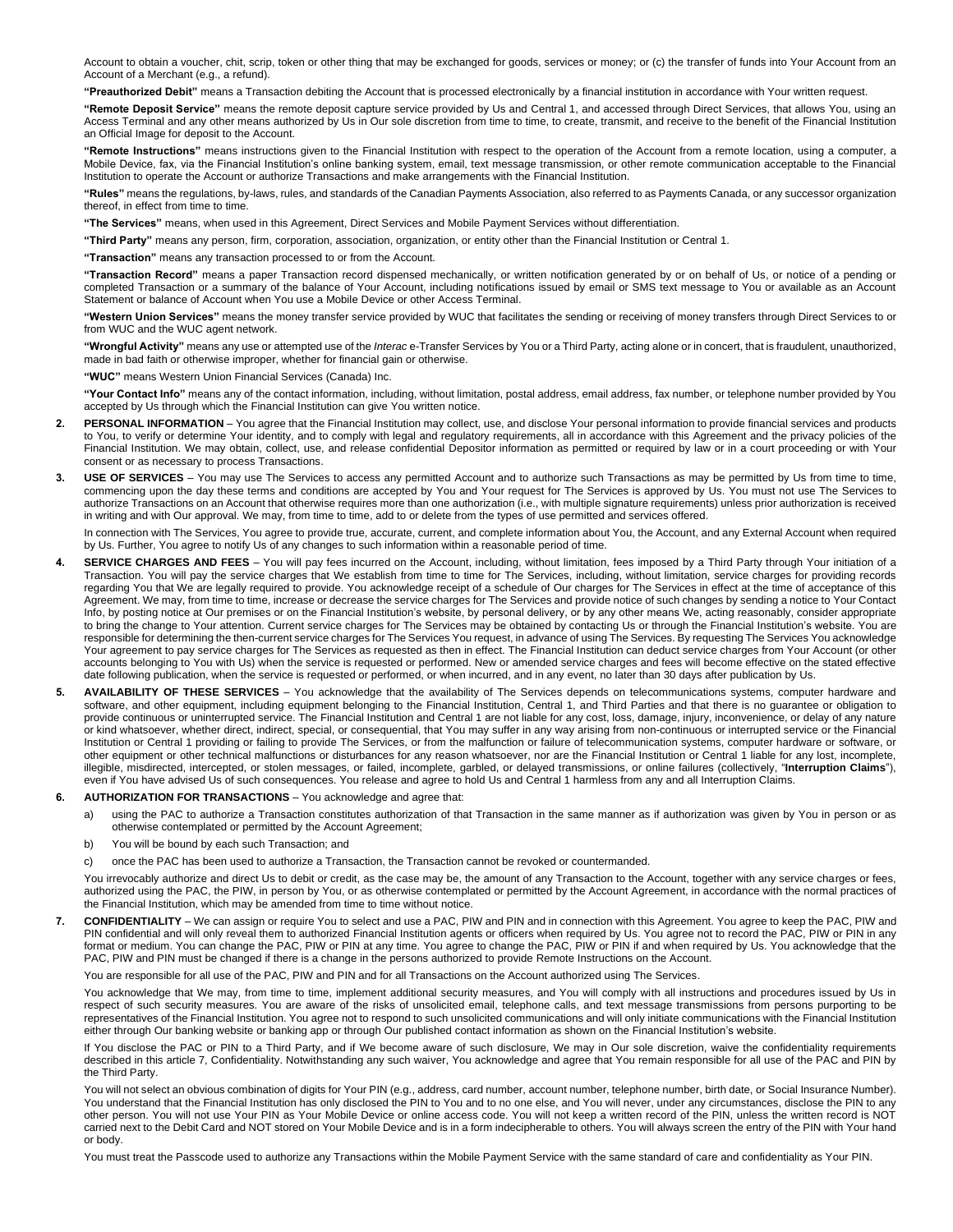8. REMOTE INSTRUCTIONS - You may provide Remote Instructions to any branch of the Financial Institution as permitted by Us, online through the Direct Services web portal, or through Our telephone banking service, if any. The Remote Instructions may concern the Account maintained at that branch, or concern other Transactions and arrangements conducted at or with that branch.

The Financial Institution may, but will not be obliged to, act on Remote Instructions received in Your name along with any requisite PAC and PIW, if any, to the same extent as if the Remote Instructions were written instructions delivered to Us by mail and signed by You authorized to operate the Account. Any such Remote Instructions are deemed genuine.

The Financial Institution may, in its sole discretion, acting reasonably, delay acting on or refuse to act on any Remote Instruction.

A Remote Instruction is deemed received by Us only when actually received and brought to the attention of an authorized officer, agent or processor of the Financial Institution capable of acting upon and implementing the Remote Instruction.

Remote Instructions can be transmitted to the Financial Institution at the telephone or fax number or email address provided by Us, or at such other telephone or fax number or email address as We may advise You by notice in writing, or online through the Direct Services web portal. Any one person purporting to be the Depositor may act alone and provide Remote Instructions to the Financial Institution, even if two or more signatures are otherwise required to operate the Account. The Financial Institution, acting reasonably, is entitled to assume that any person identifying himself or herself as You is in fact You, and can rely upon such, and We may act on the Remote Instructions provided by any such person as fully authorized by You, even if such were not. All Remote Instructions given to the Financial Institution in Your name will bind You. If the Depositor does not wish to permit Remote Instructions, then the Depositor should not subscribe to The Services.

- 9. VERIFICATION AND ACCEPTANCE OF TRANSACTIONS BY US All Transactions are subject to verification and acceptance by Us and, if not accepted, or if accepted but subsequently determined to be in error or otherwise improper or unauthorized, the Financial Institution may, but is not obliged to, reverse them from the Account. Verification may take place at a date later than the date You authorized the Transaction, which may affect the Transaction date. Notwithstanding any other provision herein, if at any time the Financial Institution, acting reasonably, ever determines that a credit made to or traced to the Account was made in error or based upon a mistake of fact, or induced through or in any way tainted by fraud or unlawful conduct, We may place a hold on the credit and reverse the credit and any applicable interest.
- **10. FINANCIAL INSTITUTION RECORDS** Whether a Transaction Record is issued or not, it is Your responsibility to verify that all Transactions have been properly executed by checking the periodic statement or passbook entries itemizing Transactions and reviewing Your Transaction Records. In the absence of evidence to the contrary, Our records are conclusive for all purposes, including litigation, in respect of any instructions given by You to Us through the use of the Debit Card; the contents of any envelope deposited into Your Account at an ATM; the making of a withdrawal, deposit or transfer through the use of the Debit Card; and any other matter or thing relating to the state of accounts between You and Us. Our records of all Transactions will be deemed to be correct and will be conclusive and binding on You. All Transactions will appear on the regular statements of account for the Account.

If You believe or suspect that the records of the Financial Institution contain an error or omission, or reflect unauthorized Account activity, You must give immediate written notice to Us, and in any event, must do so within the shorter of the time provided in the Account Agreement or 45 days from the date of the Transaction.

A copy of any fax or email message or other Remote Instructions or the Financial Institution's notes of any Remote Instructions given by telephone may be entered into evidence in any court proceedings as if it were an original document signed by You. You will not object to the admission of the Financial Institution's or Central 1's records as evidence in any legal proceeding on the grounds that such records are not originals, are not in writing, are hearsay, or are documents containing information extracted from a computer, and all such records will be conclusive evidence of the Remote Instructions in the absence of documentary recorded evidence to the contrary.

**11. LIABILITY FOR ERRORS AND OMISSIONS** – If the Financial Institution makes an error or omission in recording or processing any Transaction, the Financial Institution is only liable for the amount of the error or omission if You have not caused or contributed to the error or omission in any way, have complied with this Agreement and the Account Agreement, and have given written notice to Us within the time provided in the Account Agreement, and to the extent the liability is not otherwise excluded by this Agreement or the Account Agreement.

If You have given such notice, the Financial Institution's maximum liability is limited to the amount of the error or omission. In no event will We be liable for any delay, inconvenience, cost, loss, or damage (whether direct, special, indirect, exemplary, or consequential) whatsoever caused by, or arising from, any such error or omission.

- **12. EXCLUSION OF FINANCIAL INSTITUTION RESPONSIBILITY**  We are not responsible for any loss or damage suffered or incurred by You except to the extent caused by the gross negligence or intentional or wilful misconduct of the Financial Institution, and in any such case We will not be liable for any indirect, special, consequential, or exemplary damages (including, but not limited to, loss of profits) regardless of the cause of action and even if We have been advised of the possibility of such damages. In no event will We be liable for any cost, loss, or damage (whether direct, indirect, special, or consequential) suffered by You that is caused by:
	- a) the actions of, or any failure to act by, You, or any Third Party (and no Third Party will be considered to be acting as an agent for Us unless expressly authorized to do so for that purpose);
	- b) the inaccuracies in, or inadequacies of, any information furnished by You to Us, including, but not limited to any failed, duplicative, or erroneous transmission of Remote Instructions;
	- c) the failure by Us to perform or fulfill any of Our obligations to You, due to any cause beyond Our control; or
	- d) forged, unauthorized, or fraudulent use of services, or forged, unauthorized, or fraudulent instructions or Instruments, or material alteration to an instruction, including Remote Instructions.
- **13. RISKS AND DUTIES**  Except for loss caused exclusively by Our gross negligence or intentional or wilful misconduct, and subject to the limitations of liability in this Agreement or the Account Agreement, You assume all risk of loss due to the use of The Services, including, without limitation, the risk of Third Party fraud. You further agree that You will notify Us immediately:
	- a) of any suspected or actual misuse or unauthorized use of the PAC, PIW or PIN; or
	- b) if the PAC, PIW or PIN becomes known to anyone other than You; or
	- c) if You receive Notification of any Transaction affecting the Account that alerts You of Account activity that was not authorized by You.
	- You will change the PAC, PIW or PIN if either of the notification requirements above in a) or b) arises.

You acknowledge that You are responsible for all use made of the PAC, PIW and PIN and that We are not liable for Your failure to comply with any part of this Agreement. You are liable for all authorized and unauthorized use, including all Transactions. You are also liable for all fraudulent or worthless deposits made into the Account. Without limiting the generality of the foregoing, You expressly acknowledge and agree that You shall be bound by and liable for any use of the PAC, PIW or PIN by a member of Your household whether authorized by You or not.

You are liable for all transfers to linked accounts. You bear all risk for all such Transactions.

Where You know of facts that give rise or ought to give rise to suspicion that any Transactions, or instructions in respect of the Account, or Instruments deposited to the Account are fraudulent, unauthorized, counterfeit, or induced through or in any way tainted by fraud or unlawful conduct, or otherwise likely to be returned to Us or found invalid for any reason, You have a duty to make reasonable inquiries of proper parties into such Transactions, instructions, or Instruments, as the case may be, to determine whether they are valid authorized Transactions, instructions, or Instruments, as the case may be, before negotiating or, alternatively, accessing any funds derived from such Transactions, instructions, or Instruments, and to disclose to the Financial Institution, Your suspicion and the facts upon which Your suspicion is based ("**Suspicious Circumstances**").

The Financial Institution may, in its sole discretion, investigate any Suspicious Circumstances disclosed by You, but We do not owe You any obligation to undertake Our own investigation of Suspicious Circumstances. The Financial Institution may place a hold on all or some of Your Accounts pending investigation of any improper use of any Account. Any hold imposed by Us pursuant to any of the terms of this Agreement, or investigation undertaken by Us, is imposed or undertaken by Us at Our sole discretion and for the Financial Institution's sole benefit.

Release of a hold by Us is not a confirmation that a Transaction, instruction, or Instrument is in fact good or cleared or not subject to chargeback and may not be relied upon as such by You. If to Our satisfaction any improper use is established, We can withdraw or suspend The Services and operation of the Account without notice.

- **14. RIGHTS FOR INNOCENT BREACH**  Subject to the provisions of this Agreement and the Account Agreement:
	- a) if You did not reveal the PAC, PIW or PIN to any other person, other than authorized Financial Institution agents or officers when required by Us, or write it down or otherwise record it, and changed the PAC, PIW and when required by this Agreement, You will not be liable for any unauthorized use that occurs after We have received written notice from You that the PAC, PIW or PIN may have become known to someone other than You. We will not be considered to have received written notice until the Financial Institution gives You written acknowledgement of receipt of such notice; and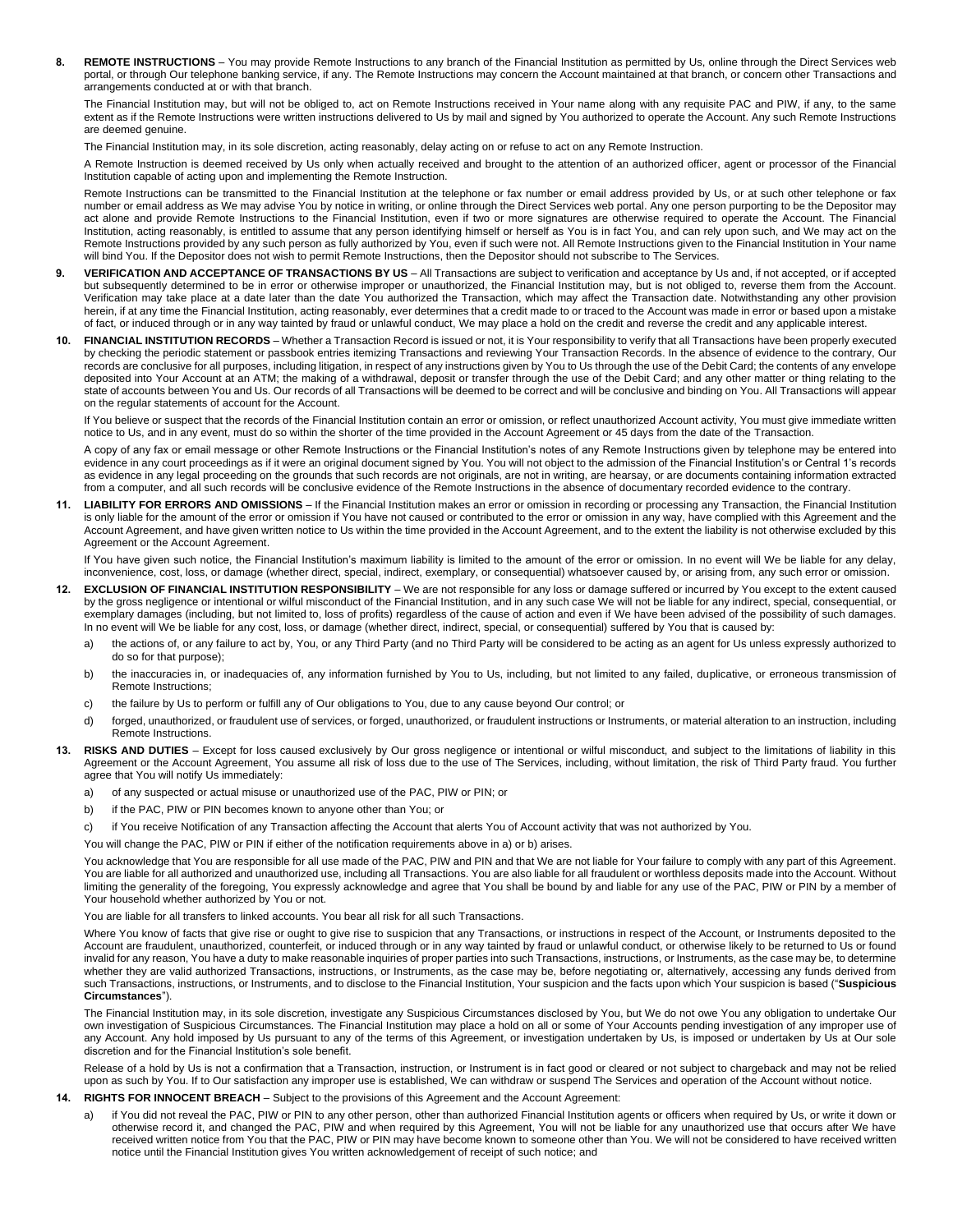- b) We will not otherwise be liable for any damages or other liabilities that You may incur by reason of the Financial Institution acting, or failing to act, on Remote Instructions given in Your name whether or not You actually gave the Remote Instructions. We will not be liable for any damages or other liabilities that You may incur by reason of the Financial Institution acting, or failing to act, on no statement requests made by You through Direct Services whether or not You actually gave the Remote Instructions.
- **15. DISPUTE RESOLUTION – PROCEDURES FOR ADDRESSING UNAUTHORIZED TRANSACTIONS AND OTHER TRANSACTION PROBLEMS**  In the event of a problem with a Direct Services Transaction or an unauthorized Direct Services Transaction, You will report the issue immediately to the Financial Institution. We will investigate and respond to the issue in a timely way. We will not unreasonably restrict You from the use of the Account subject to dispute, as long as it is reasonably evident that You did not cause or contribute to the problem or unauthorized Transaction, have fully cooperated with the investigation, and have complied with this Agreement and the Account Agreement. We will respond to reports of a problem or unauthorized Transaction within ten business days and will, within a reasonable period of time thereafter, indicate what reimbursement, if any, will be made for any loss incurred by You. Reimbursement will be made for losses from a problem or unauthorized Transaction in this time frame provided that You have complied with this Agreement and on the balance of probabilities it is shown that You took all reasonable and required steps to:
	- a) protect the confidentiality of the PAC, PIW and PIN as required by this Agreement and the Account Agreement;
	- b) use security safeguards to protect against and detect loss, theft, and unauthorized access as required by this Agreement and the Account Agreement; and
	- c) act immediately, upon receiving a Notification of, or becoming aware of, an unauthorized Transaction, to mitigate against further loss and report the issue to the Financial Institution.
- **16. ACCESS TERMINAL/MOBILE DEVICE SECURITY**  If The Services are made available through the Internet or a telephone service provider, You acknowledge that although the Financial Institution uses security safeguards to protect against loss, theft, and unauthorized access, because of the nature of data transmission, security is not guaranteed and information is transmitted at Your risk. You acknowledge and shall ensure that any private Access Terminal used by You to access The Services is auto-locked by a password or biometric to prevent unauthorized use of that Access Terminal, has a current anti-Contaminant program, and a firewall, and that it is Your personal responsibility to reduce the risk of Contaminants or online attacks and to comply with this provision. You further acknowledge that to reduce the risk of unauthorized access to the Account through the Access Terminal, You will sign out of The Services and, where applicable, close the browser or banking app when finished using it. You further acknowledge that using public or shared computers and certain other Access Terminals through an open WiFi or shared Bluetooth portal, to access The Services increases the risk of unauthorized access to the Account, and You will take all reasonable precautions to avoid such use or inadvertent disclosure of the PAC, PIW and PIN.
- **17. FRAUD PREVENTION AND DETECTION**  You agree to maintain appropriate security controls and procedures to prevent and detect thefts of Instruments, or losses due to fraud or forgery involving Instruments, or fraudulent or unauthorized Transactions.

You agree to diligently supervise and monitor the conduct and work of all agents having any role in the preparation of Your Instruments, Your reconciliation of the statement of account for the Account, or other banking functions.

- **18. LINKS**  If The Services are made available through the Internet, the Financial Institution's website may provide links to other websites, including those of Third Parties who may also provide services to You. You acknowledge that all those other websites and Third Party services are independent from the Financial Institution's and may be subject to separate agreements that govern their use. The Financial Institution and Central 1 have no liability for those other websites or their contents or the use of Third Party services. Links are provided for convenience only, and You assume all risk resulting from accessing or using such other websites or Third Party services.
- **19. THIRD PARTY SERVICES**  The Financial Institution and Central 1 may, from time to time, make services provided by Third Parties available through Direct Services or the Financial Institution's website. You acknowledge and agree that:
	- a) the Financial Institution and Central 1 make the services of Third Parties available through Direct Services or Our website for Your convenience. The services are provided by the Third Party and not Us or Central 1. Your relationship with the Third Party shall be a separate relationship, independent of the relationship between You, Us and Central 1, and such a relationship is outside the control of the Financial Institution and Central 1;
	- b) We and Central 1 make no representation or warranty to You with respect to any services provided by a Third Party even though those services may be accessed by You through Direct Services or Our website;
	- c) You assume all risks associated with accessing or using the services of Third Parties;
	- d) We and Central 1 have no responsibility or liability to You in respect of services provided by a Third Party;
	- e) any dispute that relates to services provided by a Third Party is strictly between You and the Third Party, and You will raise no defence or claim against Us and Central 1; and
	- f) the *Proceeds of Crime (Money Laundering) and Terrorist Financing Act* and *Regulations* may apply to the services provided by Third Parties and that the Third Parties may, from time to time, adopt policies and procedures to address the reporting, record-keeping, client identification, and ongoing monitoring requirements of that legislation.
- **20. INDEMNITY**  You agree to indemnify and hold Us and Our service providers and Central 1 and all of their connected parties, including, without limitation, their respective agents, directors, officers, employees, affiliates, and licensees (collectively, the "**Indemnified Parties**") harmless from and against any and all liabilities and costs, including, without limitation, reasonable legal fees and expenses incurred by the Indemnified Parties in connection with any claim or demand arising out of or connected to Your use of The Services. Depositors must assist and cooperate as fully as reasonably required by the Indemnified Parties in the defence of any such claim or demand. The disclaimers, liability exclusions, liability limitations, and indemnity provisions in this Agreement survive indefinitely after the termination of this Agreement and apply to the extent permitted by law. Without limiting the foregoing, You will indemnify and save the Indemnified Parties harmless from and against all liability, costs, loss, expenses, and damages, including direct, indirect, and consequential, incurred by the Indemnified Parties as a result of:
	- a) any of the Indemnified Parties making Direct Services available to You;
	- b) any of the Indemnified Parties acting upon, or refusing to act upon, Remote Instructions;
	- c) any of the Indemnified Parties acting upon, or refusing to act upon, no statement requests made by You through Direct Services;
	- d) any Transaction that results in a negative balance in the Account; or
	- e) the consequences of any Transaction authorized by You.

This indemnity will enure to the benefit of the Indemnified Parties and will be binding upon You and Your heirs, executors, successors, and assigns and shall survive the termination of this Agreement for any act or omission prior to termination as gives rise to an indemnified claim, even if notice is received after termination.

### **21. SERVICES ACKNOWLEDGEMENT** – You acknowledge and agree that:

- a) when transfers and bill payments are authorized through Direct Services, funds are deemed irrevocably transferred out of the Account and the Transaction cannot be revoked or countermanded by You;
- b) anyone with access to the PAC, PIW or PIN may be able to access The Services and may use the PAC, PIW or PIN to transfer money out of an Account, set up bill payment arrangements, make bill payments, and authorize any other Transaction;
- c) We will not be liable in any way to You or any other person for processing or accepting on the Account any Transaction that results in the transfer of money out of the Account or in the payment of bills, even if the money is used for the benefit of a person other than You, or if bills owed by a person other than You are paid;
- d) You will be liable for all Transactions conducted using The Services, including Transactions that benefit a person other than You or that result in the payment of bills owed by a person other than You; and
- e) a copy of an electronic communication is admissible in legal proceedings and constitutes the same authority as would an original document in writing.
- **22. NO STATEMENT REQUEST AND ONGOING VERIFICATION OBLIGATIONS**  If, at Your request, We agree to cease printing and mailing statements of account for the Account to You, You acknowledge and agree that:
	- a) You will be responsible to obtain (whether from Us or using The Services) and review, after the end of each calendar month, a statement of the activity in the Account, and will, by no later than the end of the following calendar month (the "Notification Date"), notify Us of any errors, irregularities, omissions, or unauthorized Transactions of any type in that account record or in any Instrument or other items, or of any forgeries, fraudulent or unauthorized Transactions of any type, and any debits wrongly made to the Account;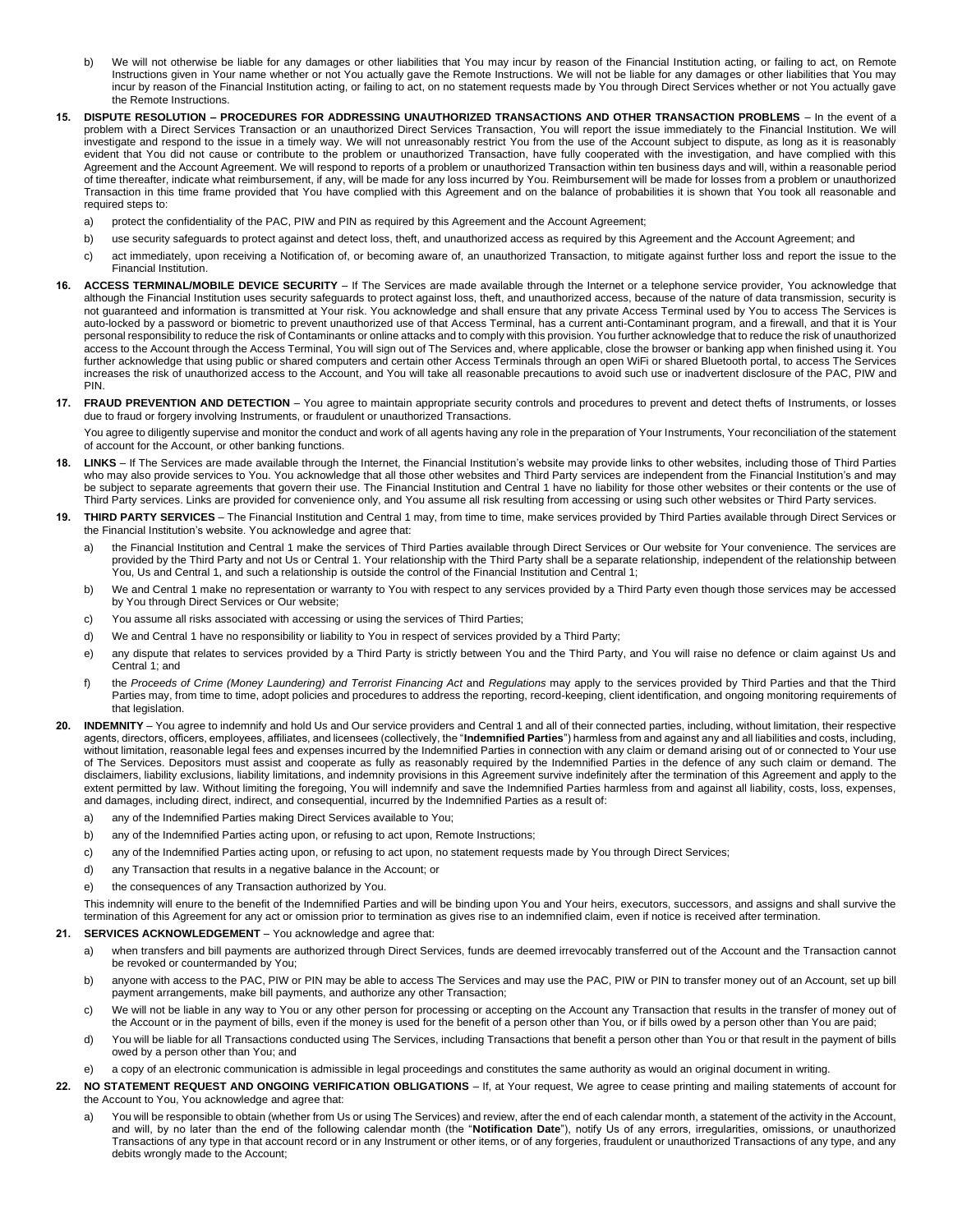- b) notwithstanding any other provision of this Agreement, after the Notification Date (except as to any errors, irregularities, omissions, or unauthorized Transactions of any type of which You have notified Us in writing on or before the Notification Date), You agree that:
	- i) the amount of the balances shown on the last day of the calendar month is correct and binding on You subject to Our right to make reversals in accordance with this Agreement and the Account Agreement;
	- ii) all amounts charged to the Account are valid;
	- iii) You are not entitled to be credited with any amount not shown on the statement of account for the Account for that calendar month;
	- iv) You have verified the validity of any Instruments and instructions; and
	- v) the use of any service shown is correct.

You acknowledge that:

- vi) notwithstanding that an Instrument may be provisionally posted to the Account, it is not considered processed until it has been honoured and irrevocably collected by Us and the time for return by any process of law has expired. The credit represented by an Instrument that is not honoured and collected, or is charged back, made in error, or tainted by fraud, may be reversed from the Account notwithstanding any provisional posting. The statement of account for the Account will be modified accordingly; and
- vii) notwithstanding that a deposit or other credit may be provisionally posted to the Account, it is not considered processed until it has been verified and accepted by Us. A deposit or other credit that is not verified and accepted may be reversed from the Account notwithstanding any provisional posting. The statement of account for the Account will be modified accordingly.
- c) despite subsection b) above, if You have authorized PADs to be issued against any of the Accounts, You acknowledge that the Rules provide that, under specified conditions, claims for reimbursement of PADs may be made and:
	- i) where the purpose of the PAD was for payment of consumer goods and services, the time period for making such a claim is 90 calendar days from the date of debiting; and
	- ii) where the purpose of the PAD was for payment of goods and services related to commercial activities of You, the time period for making such a claim is ten business days from the date of debiting.

Claims must be made in writing to Us within the specified time period and in compliance with the Rules, as amended from time to time.

#### **23. BILL PAYMENTS MADE THROUGH DIRECT SERVICES** – You acknowledge and agree that:

- a) bill payments made through Direct Services are not processed immediately and that the time period for processing depends upon a number of factors, including, without limitation, the time when the bill payment is authorized and the internal accounting processes of the bill payment recipient;
- b) it is Your responsibility to ensure that bill payments are authorized in sufficient time for the payment to be received by the bill payment recipient before its due date;
- c) We and Central 1 will not be liable for any cost, expense, loss, damage, or inconvenience of any nature or kind whatsoever arising as a result of any error, nonpayment or a delay in the processing of bill payments;
- d) if You have made or received a bill payment in error, We may, but are not obliged to, assist You by initiating or processing a "**Bill Payment Error Correction Debit**", as defined under the Rules, and if so initiated, You agree to indemnify Us for any direct loss, costs, or damages incurred, and will pay to Us any reasonable service charges or fees related to the provision of the service; and
- e) if We initiate or process a Bill Payment Error Correction Debit affecting Your Accounts or affairs, and if We did so without gross negligence or intent to cause loss or harm. We shall be held harmless for any and all loss, costs, or damages suffered or incurred by You, howsoever caused, relating to the bill payment or the Bill Payment Error Correction Debit process.

**24. SERVICES AND THIRD PARTIES** – In respect of all The Services and any Third Party services made available by Us, You shall not:

- a) use the services for an illegal, fraudulent, or defamatory purpose; and
	- b) take steps, or cause, or permit anything to be done that could undermine the security or integrity of the services (including activities that threaten to harm or cause harm to any other participant in the provision, utilization, or support of The Services or Third Party services).

If You breach these provisions Your participation in The Services or any service provided by Us or a Third Party may be suspended or terminated.

**25. EDP SERVICES** – If the Financial Institution through Direct Services makes EDP Services available and You use the EDP Services:

- a) You consent to epost™ preparing, using, and disclosing reports relative to the performance and operation of the EDP Services, including statistical or performance reports and other analysis, compilation, and information about the EDP Services or You, and reports that pertain to Your involvement in and use of the EDP Services. You further consent to epost™ disclosing to Central 1 Depositor-specific data that consists of the total number of Billers for which You have registered, without identifying those Billers apart from the Financial Institution and its affiliates, and without identifying detailed data of Your viewing activities;
- b) You acknowledge that epost™ will not respond directly to You with respect to any inquiries, requests, questions, complaints, or other issues relating to the EDP Services in any way, other than to direct You to the Financial Institution or the Biller; and
- c) You acknowledge that the consents contained in a) above are requirements of the EDP Services and that if such consents are withdrawn, Your participation in the EDP Services may be suspended or terminated and any or all documents may not be presented via the EDP Services.
- **26. TRANSFERS WITH EXTERNAL ACCOUNTS**  If the Financial Institution through The Services enables You to transfer funds between the Account and an External Account, then:
	- a) You agree to inform Us in writing of the External Accounts You wish to link to the Account in a form acceptable to Us;
	- b) We reserve the right to refuse to accept the External Account;
	- c) You agree to provide Us with the financial institution number, branch address or number, and the account number of the External Account You wish to link to the Account. We reserve the right to verify the External Account;
	- d) You and the External Account holder must provide authorization to establish the link between the Account and the External Account;
	- e) You agree to not link the Account to an account that is not owned by You;
	- f) You acknowledge and agrees that We, at Our discretion, may limit the type of transfers that can be conducted between the Account and the External Account; specifically whether Transactions will be in the form of credits to the External Account, debits from the External Account, or both credits to and debits from the External Account;
	- g) You may only link an Account denominated in Canadian dollars to an External Account denominated in Canadian dollars, or an Account denominated in US dollars to an External Account denominated in US dollars, and only if the External Account is with a financial institution domiciled in Canada;
	- h) We reserve the right to limit: the number of External Accounts that can be linked to the Account; the dollar amount of Transactions to or from the External Account; and the number of Transactions to or from the External Account;
	- i) We reserve the right to hold funds on the Transaction amount:
	- j) You consent to the disclosure to the financial institution that holds the External Account of any personal information provided to Us with respect to Transactions to or from the External Account. You also consent to the disclosure to Us of any personal information provided to the financial institution holding the External Account of any personal information provided to such financial institution with respect to Transactions to or from the External Account;
	- funds usually arrive in Your External Account or Account within three to five business days from the day the Transaction is authorized. We cannot guarantee the date of deposit to the Account or External Account. We and Central 1 will not be liable for any cost, expense, loss, damage, or inconvenience of any nature or kind whatsoever arising as a result of a delay in the processing of Transactions;
	- l) all deposits or withdrawals will be reversed if the Transaction cannot be delivered or if it is returned for any reason; and
	- m) You agree that for security or risk management purposes and at Our discretion, a nominal sum may be credited to the External Account once per year.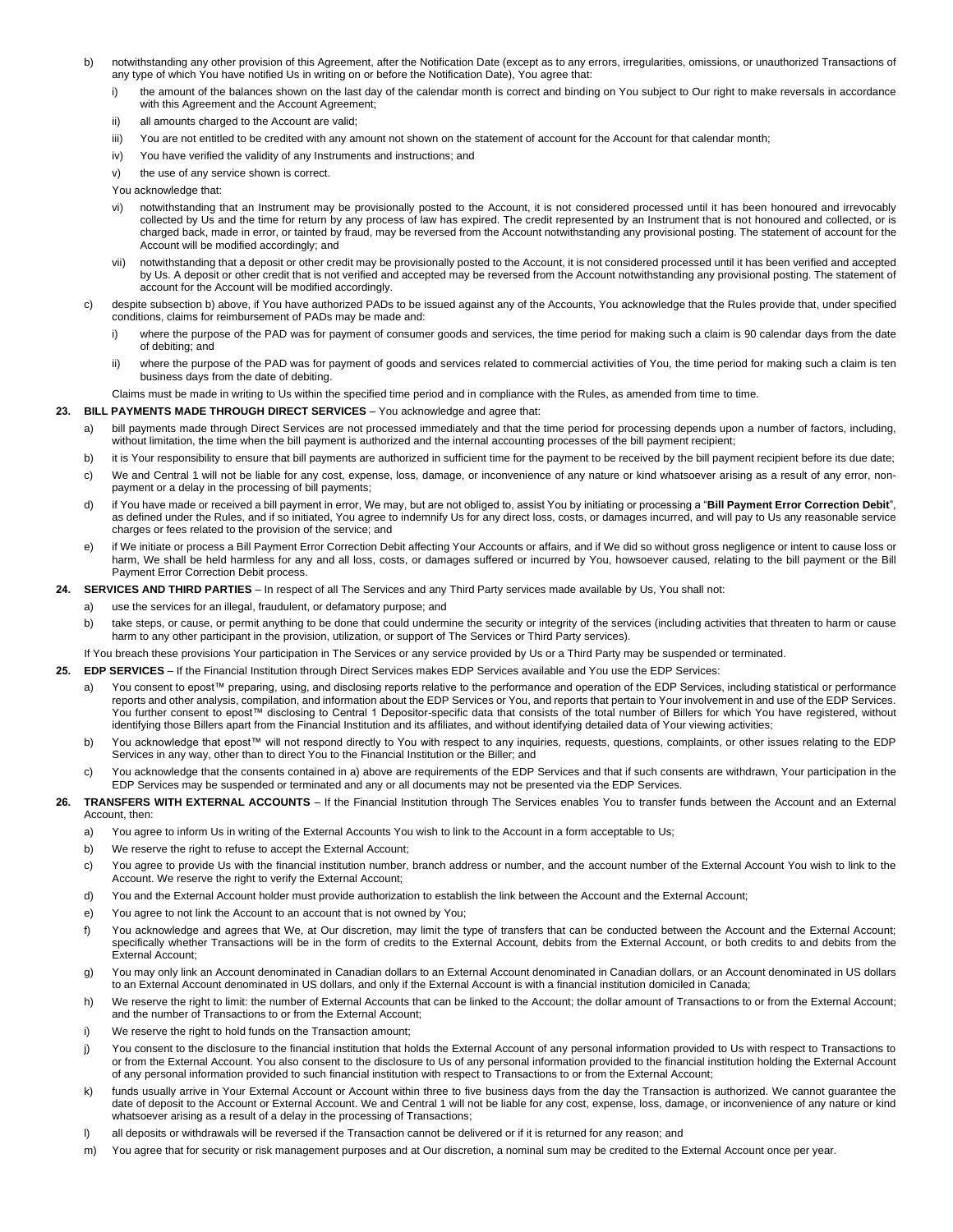- **27. TRANSFERS WITH LINKED ACCOUNTS**  If the Financial Institution through Direct Services enables You to link multiple Accounts to a single user name to allow You to access the Accounts from a single user name, it will not constitute merging the Accounts. If the Accounts are linked through Direct Services, then:
	- a) We reserve the right to refuse to accept any Account:
	- b) You agree that We, at Our discretion, may limit the type of Transactions that can be authorized between the Accounts, specifically whether Transactions will be in the form of credits to an Account, debits from an Account, or both credits to and debits from an Account;
	- c) We reserve the right to limit: the number of Accounts that can be linked; the dollar amount of Transactions made to or from a linked Account; and the number of Transactions made to or from a linked Account;
	- d) the Financial Institution reserves the right to apply a hold on the Transaction amount to a linked Account for a period of time to be determined by Us, during which time the Transaction or portion thereof will not be accessible to You;
	- e) You agree that the Financial Institution cannot quarantee the date of a Transaction to and from a linked Account. The Financial Institution and Central 1 will not be held liable for any cost, expense, loss, damage, or inconvenience of any nature arising as a result of a delay in the processing of Transactions; and
	- f) all Transactions will be reversed if the Transaction cannot be delivered or if it is returned for any reason.
- **28.** *INTERAC* **E-TRANSFER® SERVICES**  If the Financial Institution through Direct Services makes *Interac* e-Transfer Services available and You use the *Interac* e-Transfer Services, You acknowledge and agree that:
	- a) the *Interac* e-Transfer Services are only available in Canadian dollars;
	- b) the Account will be debited as soon as You initiate a Transaction, and We may hold the Transaction amount until the recipient successfully claims the Transaction or the Transaction is cancelled. We have no obligation to and will not pay interest on the Transaction amount. To the extent permitted at law, We are deemed to have a security interest in the Transaction amount from the time the Account is debited until the recipient successfully claims the Transaction or the Transaction is cancelled;
	- c) Transactions sent and received through the *Interac* e-Transfer Services are subject to number and dollar limits that may change from time to time without prior notice to You;
	- d) We will not be responsible or liable for any losses or damages incurred as a result of funds held and limits set by Us, Interac Corp., or a Participating Financial Institution;
	- e) an *Interac* e-Transfer Notice advising the recipient of the Transaction may be generated within approximately 30 minutes after You originate the Transaction;
	- f) as the sender, You will keep the *Interac* e-Transfer Answer confidential and will not disclose it or share it with anyone but the intended recipient; You will select an Interac e-Transfer Answer that is known only to the recipient and that cannot be easily determined via social media or other means; You will not disclose the *Interac* e-Transfer Answer in the applicable security question, hint or Transaction details; and You will not provide the recipient the *Interac* e-Transfer Answer via the email or phone number that was used to send the *Interac* e-Transfer Notice;
	- g) if applicable, the recipient must correctly provide the *Interac* e-Transfer Answer to claim the Transaction;
	- h) We, the other Participating Financial Institution, and Interac Corp. or Interac Corp.'s agents are entitled to pay the Transaction amount to anyone who, using the *Interac* e-Transfer Services, claims to be the recipient and successfully provides the *Interac* e-Transfer Answer;
	- i) We will not be liable for any cost, expense, loss, damage, or inconvenience of any nature or kind whatsoever incurred as a result of a Third Party, other than the intended recipient to the Transaction, guessing or obtaining the *Interac* e-Transfer Answer through any means other than in the event of a Wrongful Activity, however notwithstanding the foregoing, in the event of an intercepted transaction from Your account where the funds did not reach the intended recipient, We may provide reimbursement to You provided that You did not participate in the Wrongful Activity, You fully cooperate in the investigation of such event, and that You have satisfied and remain in compliance with all of the applicable terms and conditions in this Agreement;
	- j) as the recipient, You will not disclose the *Interac* e-Transfer Answer except as required to claim the transfer;
	- k) the recipient may claim a Transaction using Our online banking services or another Participating Financial Institution; Transactions sent via account number, payment identifier, Autodeposit or Request Money may be automatically deposited into the account of the recipient/ requestor;
	- I) if the recipient declines a Transaction that You initiated, the Transaction will be returned to You;
	- m) while the *Interac* e-Transfer Notice is usually delivered to the recipient within 30 minutes, We do not guarantee the time of deposit;
	- n) as the sender, the Transaction will be returned to You if the recipient does not claim the Transaction within 30 days of the date the transfer is initiated, if the Transaction cannot be successfully sent to the recipient's *Interac* e-Transfer Contact Information as provided by You, or if the recipient declines the Transaction;
	- o) as the sender, You are responsible for providing the recipient's correct *Interac* e-Transfer Contact Information and further agree that the recipient has consented to Your use of the *Interac* e-Transfer Contact Information for *Interac* e-Transfer Services purposes, including its provision to Us, the other Participating Financial Institution, and Interac Corp.;
	- p) We may cancel a Transaction if We have reason to believe that a mistake has occurred or if We believe that the Transaction is a product of unlawful or fraudulent activity;
	- q) You are responsible for providing the recipient's correct *Interac* e-Transfer Contact Information and will immediately update it via Direct Services if there are any changes to the *Interac* e-Transfer Contact Information;
	- r) as the sender, You may cancel a Transaction before the recipient successfully claims the Transaction. As the recipient, You acknowledge that a Transaction may be cancelled up to the time You successfully claim the Transaction;
	- s) all disputes will be handled directly between the sender and the recipient without the participation of the Financial Institution or any other party;
	- t) We may refuse to provide *Interac* e-Transfer Services for You;
	- u) We will not be liable for any cost, expense, loss, damage, or inconvenience of any nature or kind whatsoever arising as a result of a delay in processing a Transaction;
	- v) You are responsible for charges, if any, or data rates that Your applicable service provider may apply for transmitting and receiving data (including but not limited to data roaming charges);
	- w) as the recipient, if You have activated the Autodeposit feature for the email address used by the sender to send You funds, or by other means that may become available, such as mobile number, then the money You receive via *Interac* e-Transfer Services is automatically deposited into Your account and You will not have to provide the *Interac* e-Transfer Answer, notwithstanding that the Autodeposit feature is subject to support by the sender's respective financial institution;
	- x) if You are the requestor of funds through *Interac* e-Transfer Services, You must provide the email address or mobile number of the recipient of Your request, You further agree that the recipient of such request has consented to Your use of the *Interac* e-Transfer Contact Information for *Interac* e-Transfer Services purposes, including its provision to Us, the other Participating Financial Institution, and Interac Corp.; and You must provide the eligible account You want Us to use to deposit the money You receive, if Your recipient accepts Your request; and
	- y) You agree that it is Your responsibility, as sender, to provide complete and accurate information about the recipient and, as the recipient to any request for transfer, to respond only to requests that You are expecting and have consented, to such requestor of funds, to receiving.
	- z) You agree and acknowledge that any personal information sent through *Interac* e-Transfer Services by You, whether through the transfer of funds or a request for funds, shall be Your responsibility, and the Financial Institution shall not be liable for any cost, expense, loss, damage, or inconvenience for any violation of applicable privacy laws or regulations, as the case may be, and for certainty, You further agree that any transfer of personal information through *Interac* e-Transfer Services shall be subject to the privacy policies of the Financial Institution.
- **29. WESTERN UNION SERVICES**  If the Financial Institution through Direct Services makes Western Union Services available and the Depositor uses the Western Union Services, the Depositor acknowledges and agrees that:
	- a) the Depositor must accept WUC's terms and conditions before authorizing a Transaction using the Western Union Services;
	- b) the Account will be debited or credited, as the case may be, as soon as the Depositor authorizes a Transaction;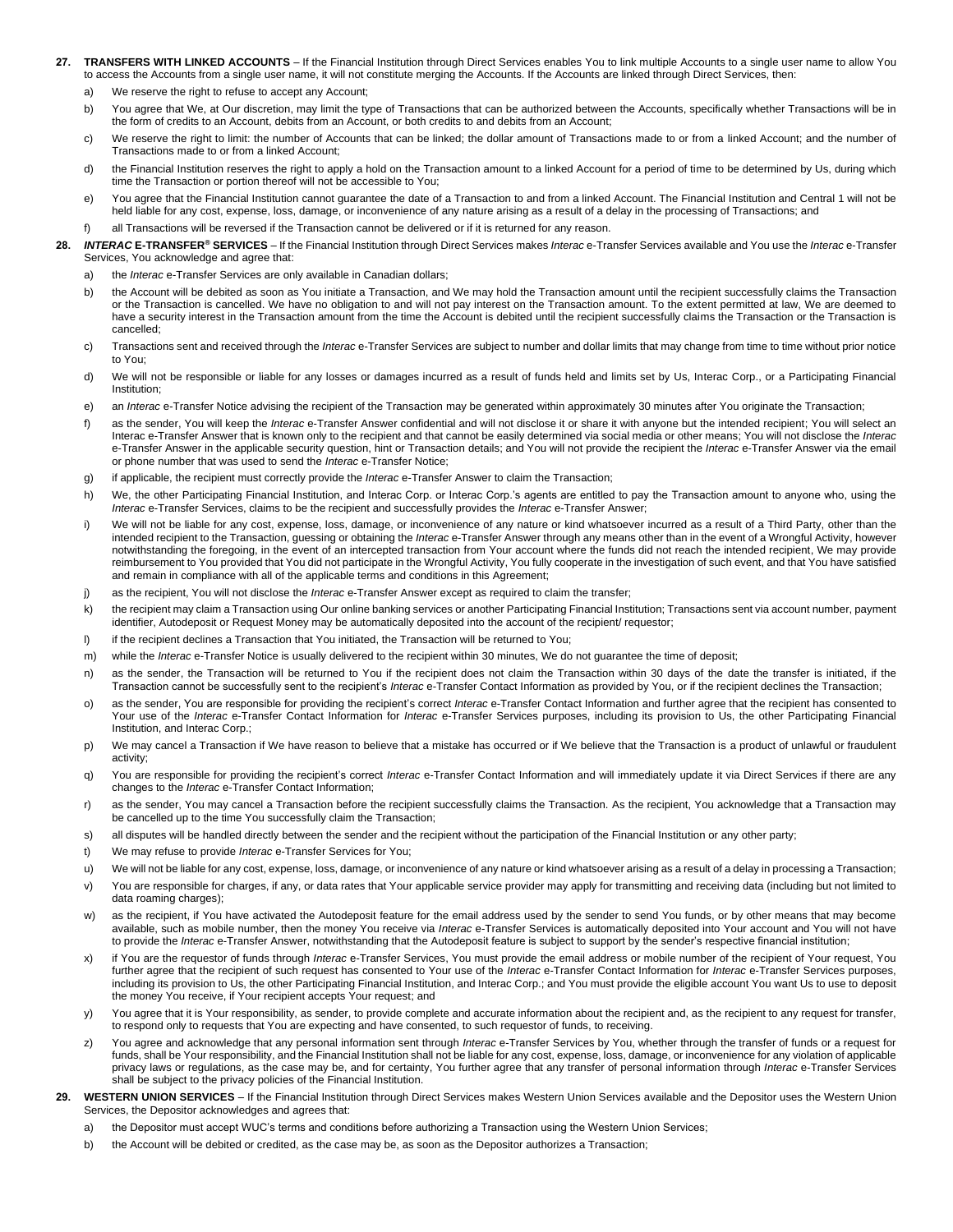- c) the Financial Institution will not be responsible or liable for any losses or damages incurred as a result of funds held and/or limits set by the Financial Institution, WUC, Interac Corp., or any member of the WUC agent network;
- d) the Financial Institution may cancel a Transaction if it has reason to believe that a mistake has occurred or if it believes that the Transaction is a product of unlawful or fraudulent activity;
- e) all disputes will be handled directly between the sender and the recipient, without the participation of the Financial Institution or any other party;
- f) Your joint Account holders, if any, may see the details of Your Western Union Services Transactions;
- g) the Financial Institution may refuse to provide Western Union Services for the Depositor; and
- h) the Financial Institution will not be liable for any cost, expense, loss, damage, or inconvenience of any nature or kind whatsoever arising as a result of a delay in processing a Transaction or for Transactions claimed by someone other than the intended recipient.
- **30. REMOTE DEPOSITS**  If the Financial Institution, through Direct Services, makes the Remote Deposit Service available and You use the Remote Deposit Service, You acknowledge and agree that:
	- solely for the Remote Deposit Service, the Financial Institution appoints You as its agent, to act on Our behalf in the creation and transmission of an Official Image to Us, and any other related duties that may be required by Us, all in accordance with the Rules and applicable legislation governing Instruments. In this context, transmission to and receipt by Us of the Official Image will have the same effect as if the Instrument was delivered to a branch of the Financial Institution for negotiation and clearing. You acknowledge and agree that this role as agent cannot be further delegated by You. Further, You acknowledge and agree that You shall be personally responsible and liable for:
		- i) compliance with this Agreement,
		- ii) maintaining adequate security over any Access Terminal used, the location of use of the Access Terminal, and any passwords so as to prevent use by others or interception of data transmitted,
		- iii) ensuring that all Official Images created and transmitted are of good quality and fully and accurately capture all material details of the Eligible Bill,
		- iv) maintaining adequate safeguards and procedures for the preservation of originals of all Eligible Bills transmitted as Official Images, and
		- v) verifying that deposits expected to be made to the Account reconcile with dates and amounts applicable to transmissions made using the Remote Deposit Service and for providing immediate notice to Us of any errors, omissions, irregularities, or concerns about suspicions of fraudulent Instruments or compromise of the security applicable to the use of the Remote Deposit Service;
	- b) We may, upon receipt of what reasonably appears to qualify as an Official Image, treat such as an Official Image and, as if it were an original of an Instrument received at a branch of the Financial Institution, subject to the Account Agreement and any of Our policies governing Instruments;
	- c) the creation of an Official Image will be done using a method authorized by Us, in Our sole discretion, from time to time. Further, You agree to take all proper and necessary precautions to prevent any other person from purporting to create or transmit an Official Image to the credit of Your Account;
	- d) nothing in this Agreement obliges Us to accept for deposit any item whether it is or purports to be an Official Image. You shall not purport to create or transmit an Official Image of any item that does not qualify as an Eligible Bill or any item that is post-dated, stale-dated, received by You from anyone other than the drawer of that item, or that is in any way altered. If You have any suspicions or concerns about the authenticity, validity, negotiability, or chain of title to any item purporting to be an Eligible Bill, then You shall not seek to use the Remote Deposit Service for negotiation or collection of that item, but will instead bring the original of that item to the counter of the branch of Account, identify the specific concerns to Us, and fully disclose all material facts known by You relating to that item and fully cooperate with any inquiry or investigation of the concerns:
	- e) under the Remote Deposit Service, Eligible Bills are restricted to those Instruments in Canadian dollars or United States dollars, drawn on a financial institution domiciled in Canada or the United States, as and if applicable, in Our sole discretion, from time to time. You shall not seek to use the Remote Deposit Service to deposit any Instrument into an Account different than the currency denominated on the Instrument. Canadian dollar Instruments shall only be deposited to a Canadian dollar Account. United States dollar Instruments shall only be deposited to a United States dollar Account. If You use the Remote Deposit Service with an Instrument that does not qualify for this Service, We, at Our discretion, may refuse to negotiate that Instrument or seek to collect on the instrument on Your behalf, as though it was a qualifying Instrument but without any liability on Our part for any delay, inability to collect or any issue arising that inhibits or prevents Us from collecting funds on the Instrument;
	- f) Official Images received through the Remote Deposit Service are subject to number and dollar limits that may change from time to time without prior notice to You;
	- g) any Transaction made on any day or at any time during which We are not open for business may be credited to the Account on Our next business day;
	- h) once an Official Image of an Eligible Bill has been transmitted to Us through the Remote Deposit Service, no further Official Images of that Eligible Bill will be created or transmitted through the Remote Deposit Service (or any other similar service) unless You are requested to do so by Us in writing. Further, You agree to make no further use of the original of an imaged Eligible Bill, and shall safely retain possession of the original of the Eligible Bill without further negotiation, transfer, or delivery to any other person or holder. In addition to all obligations and responsibilities either set forth in this Agreement or elsewhere, You agree to indemnify and hold Us and Our service providers and Central 1 and all of their connected parties, including, without limitation, their respective agents, directors, officers, employees, affiliates, and licensees (collectively, the "**Indemnified Parties**") harmless from and against any and all liabilities and costs, including, without limitation, reasonable legal fees and expenses incurred by the Indemnified Parties in connection with any claim or demand arising out of or connected to Your use of the Remote Deposit Service or duplicate negotiation of items that were at any time presented as Official Images of Eligible Bills. You must assist and cooperate as fully as reasonably required by the Indemnified Parties in the defence of any such claim or demand. The disclaimers, liability exclusions, liability limitations, and indemnity provisions in this Agreement survive indefinitely after the termination of this Agreement and apply to the extent permitted by law. Without limiting the foregoing, You will indemnify and save the Indemnified Parties harmless from and against all liability, costs, loss, expenses, and damages, including direct, indirect, and consequential incurred by the Indemnified Parties as a result of any breach of this Agreement, or any claims arising from or relating to misuse of Official Images or items purporting to be Official Images, or negotiation of Eligible Bills where an Official Image has also been transmitted for collection;
	- i) on transmission of an Official Image of an Eligible Bill to Us, You are responsible for immediately marking the face of the Eligible Bill with a blatant notation or mark that prevents renegotiation of the Eligible Bill and indicates that the Eligible Bill has been imaged and transmitted, taking care not to obliterate any material particulars of that Eligible Bill. (For example: This can be done by writing "void" or "paid" or placing a diagonal stroke across the face of the item with a pen or brightly coloured highlighter.) For a period of 120 days after transmission of the Official Image to Us, or such shorter period as stipulated by Us in writing, You shall retain and produce to Us on written request the original of all imaged Eligible Bills. If You receive a written request to retain or produce, You will comply with the written request, and shall, if requested, produce, by delivering to Us, the original of all specified Eligible Bills within five business days of such request. If You fail to comply with the written request made pursuant to this provision, then We can place or continue a hold on or reverse any credit made to the Account in relation to those specified Eligible Bills, even if such creates an overdraft on the Account. If no written request is received within that time, then 120 calendar days after an Official Image has been transmitted to Us through the Remote Deposit Service or such shorter period as stipulated by Us in writing, and provided that You have verified a credit to the Account that reconciles to the Official Image transmitted, You agree to immediately proceed with destruction of the original of the Eligible Bill. Destruction methods include shredding, pulping, burning, or any other means that ensures that the original Instrument cannot be reused;
	- j) You are responsible for any and all costs associated with obtaining a replacement Instrument in the event that We request that You re- transmit an Official Image in accordance with h) above, and the original Instrument was destroyed in accordance with i) above or otherwise lost;
	- k) in Our sole discretion, electronic notices for purposes related to the Remote Deposit Service may be generated and sent to You at Your Contact Info after You use the Remote Deposit Service to transmit an Official Image, including to advise You of the receipt by Us of an Official Image. To receive such electronic notices, You must provide Your Contact Info required by Us;
	- l) an electronic notice, if any, sent in connection with the Remote Deposit Service is for information purposes only and is no guarantee that the Official Image will be accepted by Us or that the Account will be credited; and
	- m) We will not be liable for any cost, expense, loss, damage, or inconvenience of any nature or kind whatsoever arising as a result of use of the Remote Deposit Service, including, but not limited to, a delay in processing a Transaction or if We require You to obtain another Instrument.
- **31.** ONLINE PAYMENT If the Financial Institution, through The Services, makes the Online Payment Service available and You use the Online Payment Service, You acknowledge and agree that:
	- a) the Online Payment Service is only available in Canadian dollars from Participating Merchants;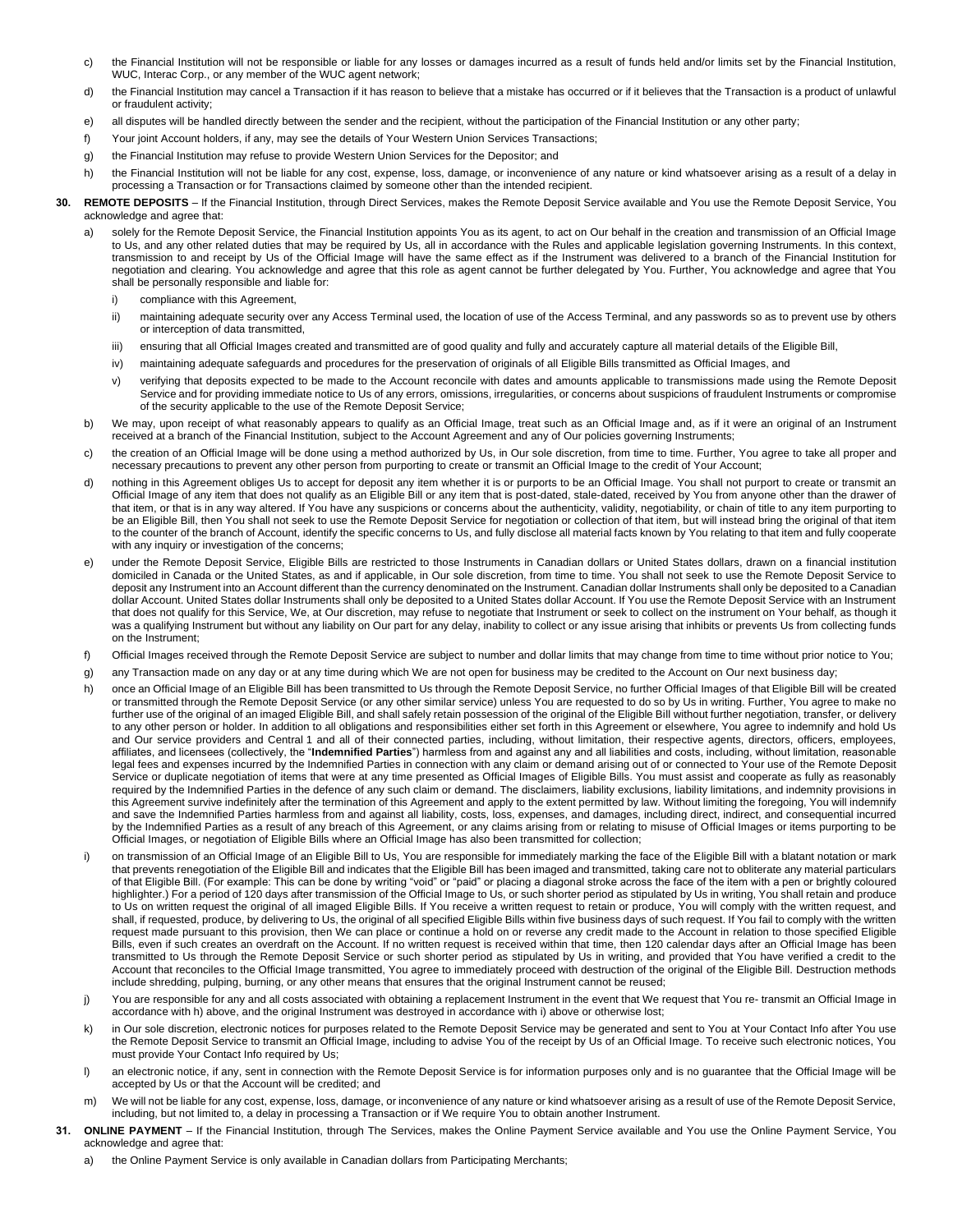- b) Transactions for the Online Payment Service must be initiated by You through the appropriate online payment option available on the website of a Participating Merchant;
- c) as soon as You authorize a Transaction through the Online Payment Service, and provided that there are available funds or credit, the amount of the Transaction will be withdrawn from the Account or a hold will be placed in the amount of the Transaction. We will hold the Transaction amount until the Participating Merchant successfully claims the Transaction or 30 minutes have elapsed, whichever comes first. We have no obligation to and will not pay interest on the Transaction amount. To the extent permitted at law, We are deemed to have a security interest in the Transaction amount from the time the Account is held until the Participating Merchant successfully claims the Transaction or the hold is removed;
- d) Transactions sent and received through the Online Payment Service are subject to number and dollar limits that may change from time to time without prior notice to You;
- e) We will not be responsible or liable for any losses or damages incurred as a result of funds held and limits set by Us, Interac Corp., a Participating Merchant, or a Participating Financial Institution;
- f) the Financial Institution, the Participating Financial Institution, and Central 1 are entitled to pay the Transaction amount to anyone who claims to be the Participating Merchant and provides the payment authorization details within 30 minutes of the Transaction being authorized by You;
- g) We will not be liable for losses or damages incurred as a result of a person other than the intended Participating Merchant receiving the Transaction amount;
- h) if the Participating Merchant cancels, declines, or fails to claim a Transaction that You authorized, the Transaction amount will be reinstated after 30 minutes have elapsed since the Transaction was authorized. However, We cannot guarantee the date or time that the hold on the Transaction amount will be removed;
- i) We, Central 1, or Interac Corp. may cancel a Transaction once it is authorized but before payment authorization details are sent to the Participating Merchant, if there is reason to believe that a mistake has occurred or that the Transaction is a product of unlawful or fraudulent activity;
- j) once payment authorization details have been sent to the Participating Merchant, a Transaction cannot be cancelled. Payment authorization details are sent immediately after a Transaction is authorized by You;
- k) all disputes. including requests for refunds, will be handled directly between You and the Participating Merchant without Our participation or any other party. A refund, if any, may be received through Direct Services and Central 1 for credit to the Account, or through such other method the Participating Merchant deems appropriate;
- l) We may refuse, in Our sole discretion, to provide the Online Payment Service for You;
- m) in Our sole discretion, electronic Notifications for purposes related to the Online Payment Service may be generated and sent to You at Your Contact Info after You authorize a Transaction, including to advise You that the Account has been debited. To receive an electronic Notification, You must provide Your Contact Info required by Us;
- n) an electronic Notification, if any, sent in connection with the Online Payment Service is for information purposes only and is no guarantee that the Participating Merchant will successfully claim the Transaction or that You have successfully purchased the product or service from the Participating Merchant; and
- o) We will not be liable for any cost, expense, loss, damage, or inconvenience of any nature or kind whatsoever arising as a result of using the Online Payment Services, including, but not limited to, a delay in processing a Transaction or a Participating Merchant failing to claim a Transaction.
- **32. VIEWING CHEQUE IMAGING**  The Financial Institution may, in connection with Direct Services, permit You to view and print images of Instruments drawn on the Account and such images may be made available before We have determined whether the Instrument will be honoured or accepted. You acknowledge and agree that such images are made available by Us as a service to You and the provision of such images does not mean that the Transaction has been processed, nor does it in any way oblige Us to honour or accept the Instrument.
- **33. VIEWING DOCUMENTS**  We may, in connection with Direct Services, permit You to view and print images of documents. You acknowledge and agree that such images are made available by Us as a service to You and the provision of such images does not in any way oblige Us to permit You to view and print images of documents.
- **34. MOBILE PAYMENT SERVICES**  The Financial Institution may, in connection with Mobile Payment Services, permit You to perform electronic payments at a POS or ATM using a Mobile Device in conjunction with a Debit Card and PIN, or a virtual Debit Card and Passcode.
- 35. NATURE AND PURPOSE OF THE DEBIT CARD You will use the Debit Card only for the purpose of obtaining services as agreed upon between You and Us. On thirty days' written notice, We may add or remove from the types of uses that are permitted. The issuance of the Debit Card does not amount to a representation or a warranty that any particular type of service is available or shall be available at any time in the future. This Agreement, and the fact that You have the use of the Debit Card, does not give You any credit privileges or any entitlement to overdraw Your Account, except as may be provided by separate agreement with Us.
- **36. WITHDRAWALS AND DEPOSITS**  Unless You have made other arrangements with Us, amounts credited to Your Account as a result of deposits using the Debit Card will not be available for withdrawal until the deposits are verified and negotiable items such as cheques are paid. Withdrawals or transfers effected by the use of the Debit Card will be debited to Your Account at the time they are made. You will not deposit any coins or worthless, counterfeit or fraudulent items to Your Account, into any ATM, or using Your Mobile Device, and will pay to Us any damages, costs or losses suffered by Us as a result of any such deposit.
- **37.** LIABILITY CONSEQUENCES OF BREACH OF DEBIT CARD SECURITY Once You have first used the Debit Card, or virtual Debit Card as part of the Mobile Payment Service, You will be liable for all authorized and unauthorized uses of the Debit Card by any person up to Your established daily withdrawal limit (including funds accessible through a line of credit or overdraft privilege), for each day through until the expiry or cancellation of the Debit Card. However, in the event of alteration of Your Account balance due to technical problems, card issuer errors and system malfunctions, You will be liable only to the extent of any benefit You have received, and will be entitled to recover from the Credit Union any direct losses You may have suffered. The Financial Institution will have the discretion to relieve You from liability for unauthorized use of Your Debit Card either through no fault of Your own or in a case where You have inadvertently contributed to the unauthorized use of Your Debit Card. You will cooperate in any investigation. We will not be liable to You for any action or failure to act of a Merchant or refusal by a Merchant to honour the Debit Card, whether or not such failure or refusal is the result of any error or malfunction of a device used to effect or authorize the use of the Debit Card for a POS Transaction. You understand that You must not use Your Debit Card, for any unlawful purpose, including the purchase of goods and services prohibited by local law applicable in Your jurisdiction.
- **38. LOST OR STOLEN DEBIT CARD – COMPROMISE OF PIN OR MOBILE DEVICE** If You become aware that the Debit Card or Your Mobile Device used in conjunction with the Mobile Payment Service is lost or stolen, or that the PIN or Passcode has been made accessible to another person, or if any other person's biometric gets stored on Your Mobile Device, You will notify Us or Our agent immediately, whereupon the Debit Card will be cancelled, the Mobile Payment Service suspended or the PIN or Passcode changed. The instant such notice is actually received by Us or when We are satisfied that You became the victim of fraud, theft, or coercion by trickery, force or intimidation, Your liability for further use of the Debit Card or Mobile Payment Service will terminate, and You will be entitled to recover from Us any subsequent losses suffered by You through the use of the Debit Card or Mobile Payment Service.
- **39. PROCEDURES FOR ADDRESSING UNAUTHORIZED TRANSACTIONS AND OTHER TRANSACTION PROBLEMS**  In the event of a problem with a Debit Card Transaction, or unauthorized Debit Card Transaction, other than a matter related to goods or services provided by Merchants, You will report the issue promptly to Us and We will investigate and respond to the issue on a timely basis. We will not unreasonably restrict You from the use of any funds subject to dispute, provided that it is reasonably evident that You did not contribute to the problem or unauthorized Transaction. We will respond to Your report of a problem or unauthorized Transaction within ten business days and will indicate what reimbursement, if any, will be made for any loss incurred by me. Reimbursement will be made for losses from a problem or unauthorized use in this time frame provided that on the balance of probabilities it is shown that You did not knowingly contribute to the problem or unauthorized Transaction and that You took reasonable steps to protect the confidentiality of Your PIN or Passcode. An extension of the ten day limit may be necessary if We require You to provide a written statement or affidavit to aid its investigation.
- 40. DISPUTE RESOLUTION If You are not satisfied with Our response, We will provide You, upon request, a written account of Our investigation and the reasons for Our findings. If You are still not satisfied, the issue will be referred to either a dispute resolution service or external mediator, as agreed between You and Us. Neither We nor You will have the right to start court action until 30 days have passed since the issue was first raised with Us. Any dispute related to goods or services supplied in a POS Transaction is strictly between You and the Merchant, and You will raise no defense or claim against Us.
- **41. FEES**  You acknowledge having been advised of, and will pay, the applicable fees now in effect for services available under this Agreement. New or amended fees for Mobile Payment Services will only become effective 30 days after publication by Us.
- **42. FOREIGN CURRENCY TRANSACTION**  If You provide Instructions to conduct a Transaction that is denominated in a currency other than the currency of Your Account, and We accept the Instructions or Transaction, a conversion of currency is required. When a conversion of currency is made We may act as principal with You in converting the currency at rates established or determined by Us, affiliated parties, or through parties with whom We contract for foreign exchange services. In addition to applicable Service Charges, We, Our affiliates and contractors may earn revenue, commissions, or fees on currency conversions. You agree that such revenue, commissions or fees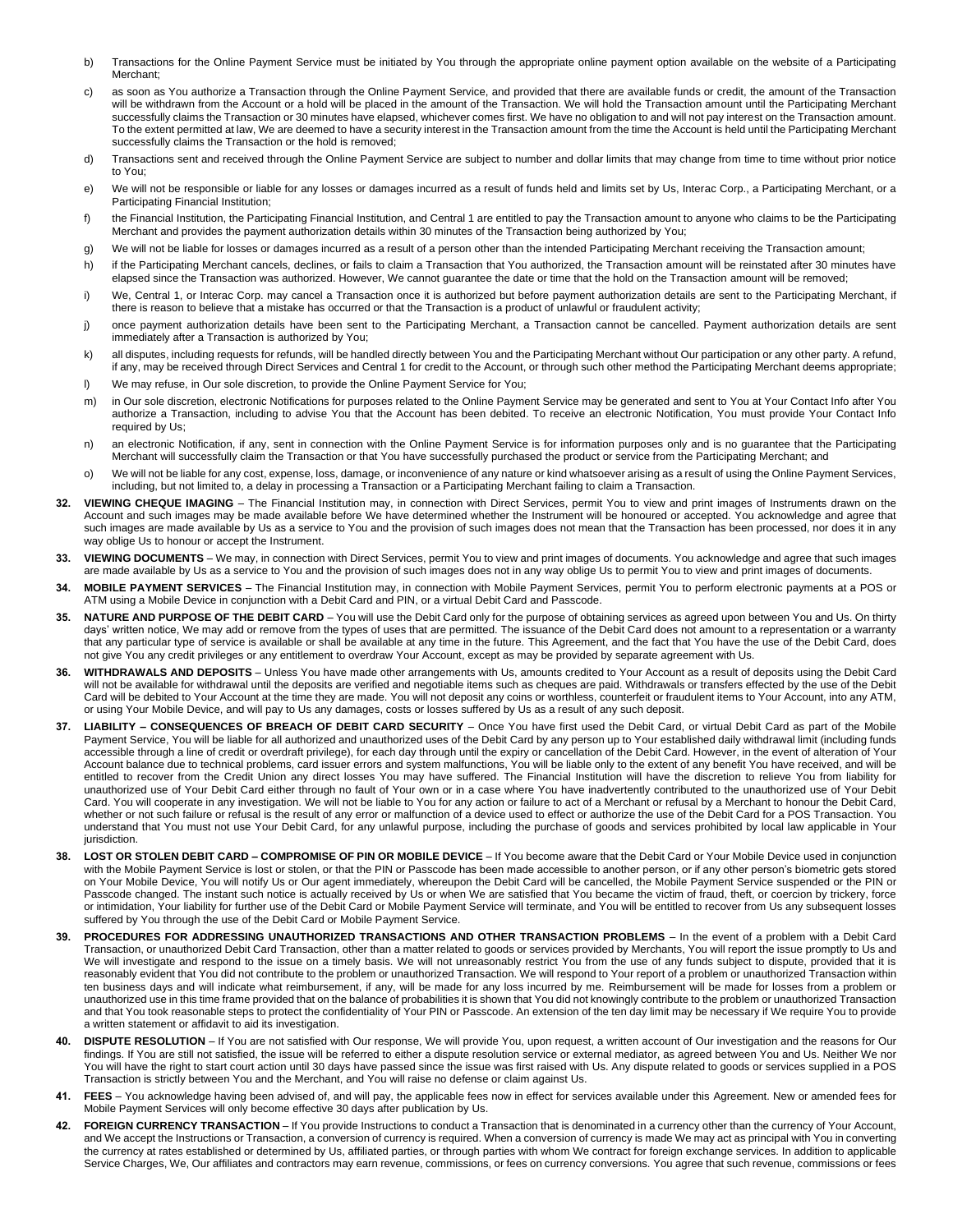may be included in and charged as part of the exchange rate charged to You. The cost of currency conversion may not be known to You or precisely determinable in advance or until the amount of the Transaction is charged to Your Account. If currency conversions on this basis are not acceptable to You, You agree that You will not transact in foreign currency on Your Account, including withdrawing foreign currency from ATMs, POS Transactions in foreign currency, by use of Direct Services or Mobile Payment Services or delivering any Instrument or processing any Transaction to Us for deposit in a currency other than the currency of Your Account. We agree to convert currency at commercially reasonable rates, including revenue, commissions, and fees charged in respect of the conversion.

When You purchase foreign currency from Us, in branch, the rate of exchange We charge You and any Service Charges You must pay will be disclosed or, alternatively, made available to You on request, at the time of the Transaction.

If You deposit Instruments or process a Transaction denominated in a currency other than the currency of Your Account, and We accept the Instrument or Transaction for deposit, You agree that We may convert the amount of the Instrument or Transaction to the currency of the Account using the Our sell rate for the currency of the Instrument or Transaction in effect at the time the conversion is processed. If We have not established a sell rate for the currency of the Instrument or Transaction in the currency of Your Account, You agree that We may:

- a) convert the funds for provisional credit to the currency of the Account using a commercially reasonable rate of exchange available from Third Parties to purchase the currency of the Account using the currency of the Instrument accepted for deposit, or to purchase a currency for which We have a sell rate and then to convert that amount to the currency of the Account at Our sell rate for that currency; and
- b) for such Transactions, charge You a conversion fee, up to a maximum of 5% of the value of the Transaction, in addition to any other Service Charges You must pay.

You also agree that if any Instrument or Transaction in a currency other than the currency of Your Account is accepted for deposit, such deposit is provisional and subject to reversal. If any such Transaction must be reversed, the process outlined above for conversion of Your deposits, will apply to conversions undertaken for return of funds, and that You may be charged additional fees, commissions and Service Charges, as part of that conversion. The amount charged to Your Account for return of funds may be different than the amount of the deposit. The risk of loss on such Transactions shall be borne by You without any right of recourse against Us, and without any right to recover any fees charged to You in respect of the original deposit.

When You conduct Transactions with a Mobile Device or at an ATM, or through a POS, in a foreign currency We receive a debit instruction initiated by You and which may be received by Us after processing through one or more international electronic networks that participate in the international payments system (the "Instruction"). The Instruction We receive may ask Us to pay a stipulated amount that may either be denominated in Canadian Dollars or in U.S. Dollars, regardless of the currency of Your Transaction with the Mobile Device, ATM or POS. The Transaction amount between You and Us will be the amount of Your Transaction, plus any fees by the owner of the ATM or POS, plus any revenue, commissions or fees of Third Parties that processed the Transaction or converted the foreign currency before it is received as a debit Instruction by Us. Foreign currency conversion completed by Third Parties occurs at rates that We do not set, and which may include revenue, commissions or fees of those Third Parties. More than one currency conversion may be completed by Third Parties before Your Instruction is received by Us. The amount ultimately charged to Your Account will at a minimum be the amount of the Instruction either in the currency of Your Account or U.S. Dollar value of the Instruction received by Us through the electronic network. If the Transaction is conducted on an Account denominated in Canadian Dollars and the Instruction is received in U.S. Dollars, the amount charged to Your Account will be the amount of the U.S. Dollar Instruction received by Us, converted to Canadian Dollars at Our sell rate for purchase of U.S. Dollars in effect at the time of the conversion. Our services charges and fees for Transactions on Your Account may be added to the Transaction in accordance with Our published service and fee brochure.

Currency conversions will be completed when and at rates in effect when the Transaction is processed by Us which may not be the same rate in effect when We complete Your Transaction.

- 43. **TERMINATION OF AGREEMENT** The Financial Institution remains the owner of the Debit Card and may restrict the use of the Debit Card, or may terminate this Agreement and Your right to use the Debit Card, at any time without notice. You will return the Debit Card to Us or disable the Mobile Payment Service on Your Mobile Device upon request.
- **44.** CARDHOLDER PRIVACY You acknowledge that We have policies to protect Your privacy and that You may obtain particulars upon request. You hereby consent to the collection and use of Your personal information by Us and Our affiliates to monitor use of financial services, in order to detect fraud, develop needed products and services, and offer members needed services. However, if You have given or hereafter give express consent to the collection, use and further disclosure of Your Personal Information by the Financial Institution in form and content that is more permissive than the consent provided herein, the other form of consent shall govern Our relationship. You may withdraw Your consent at any time by contacting the Financial Institution's Privacy Officer.
- **45. CODE OF PRACTICE**  You understand that the Financial Institution has endorsed the voluntary Canadian Code of Practice for Consumer Debit Card Services, a copy of which is available from Us on request or at www.fcac- acfc.gc.ca and We will be guided by the principles of the Code in administering the operation of Debit Card Services.
- **46. ELIGIBILITY REQUIREMENTS**  In order to use the Mobile Payment Service, You must: (a) be an Authorized User on an Account in good standing with Us; (b) have a Mobile Device; and (c) meet any other requirements for the access and use of the Mobile Payment Service that are specified by Us.
- **47. SOLD OR DISPOSED MOBILE DEVICE** If You intend to sell, give away or dispose of Your Mobile Device, You must first delete the Financial Institution's Mobile Payment/Mobile Banking application from Your Mobile Device.
- **48. TERMINATION OR SUSPENSION OF MOBILE PAYMENT SERVICE** –You may terminate Your use of the Mobile Payment Service at any time by contacting Us. The Financial Institution may terminate or suspend Your use of the Mobile Payment Service for any reason at any time without notifying You in advance.
- 49. MOBILE DEVICE SECURITY You are prohibited from using the Mobile Payment Service on a Mobile Device that You know or suspect has had its security or integrity compromised (e.g., where the Mobile Device has been "rooted" or had its security mechanisms bypassed). You will be solely liable for any losses, damages and expenses incurred as a result of Your use of the Mobile Payment Service on a compromised Mobile Device. You further acknowledge that You will properly maintain the security of Your Mobile Device used in conjunction with the Mobile Payment Service by protecting it with a secure access code or biometric, by knowing its location at all times, and by keeping it up to date with the latest operating system software, security patches and anti-virus and anti-spyware programs. You will not allow other persons to store their biometrics on Your Mobile Device. If You lose Your Mobile Device, You will act promptly to prevent unauthorized use.
- **50. WARRANTIES AND LIABILITIES**  You acknowledge and agree that: (a) We do not warrant the operability or functionality of the Mobile Payment Service or that it will be available to complete a Transaction; (b) We do not warrant that any particular merchant will offer the payment method accessed through the Mobile Payment Service; and (c) We do not guarantee the availability or operability of any wireless networks or of any Mobile Device. You understand that You should keep Your physical Debit Card with You to use in the event the Mobile Payment Service is unavailable for whatever reason. Furthermore, You explicitly exclude Us, all partners and associated service providers from all liability whatsoever in relation to the Mobile Payments Service, and by extension their respective directors, officers and employees, including, without limitation, any liability in relation to the sale, distribution, use or the performance or non-performance of the Mobile Payments Service. You acknowledge and confirm ownership of the respective intellectual property rights by the Financial Institution, its partners and associated service providers.
- **51. LOCATION-BASED SERVICES (ONLY APPLICABLE IF MOBILE APP IS USED IN CONJUNCTION WITH LOCATION-BASED SERVICES)**  You acknowledge that the Mobile Payment Service may be used in conjunction with location-based services, and agree that We may collect, transmit, process, display, disclose, maintain or use location-based data.
- **52. USER LICENSING TERMS**  You agree that You will not copy, modify, adapt, enhance, translate or create a derivative work of the Mobile Payment Service or any part of the Service. You will not license, sublicense, market or distribute the Mobile Payment Service, or provide any copies to a Third Party. You will not attempt to reverse engineer, decompile, disassemble or make error corrections to any part of the Mobile Payment Service, and You will not use any part of the Mobile Payment Service to gain access to interconnecting software applications to do the same.
- **53. JURISDICTION**  You acknowledge that this Agreement is subject to the laws and jurisdictions as defined by Us, irrespective of where You downloaded or enabled the Mobile Payments Service. You understand that We may monitor and enforce compliance with these terms.
- **54.** RECEIPT OF COPY OF AGREEMENT You acknowledge the receipt of a true copy of this Agreement or a previous version signed by You upon initiation of the PINhased Debit Card service or Mobile Payment Service and that this Agreement does not require signature by Us. You acknowledge that this Agreement may be amended unilaterally by Us upon thirty (30) days' notice being published on the Financial Institution's Website or on Our banking app or by posting notice of the changes to this Agreement in branch and until this Agreement is terminated, the use or continued use of the Debit Card or Mobile Payment Service by You shall be conclusively deemed to be the acceptance by You of any amendments to this Agreement. You also agree to keep this copy of this Agreement for Your own records. You understand You may obtain from any branch of the Financial Institution a copy of any changes to this Agreement or the revised agreement.
- **55. MODIFICATION OF AGREEMENT**  The Financial Institution may, in its sole discretion, amend the terms and conditions of this Agreement as it relates to Your future use of The Services from time to time, for any reason, without any liability to You or any other person. The Financial Institution may provide notice of a change to this